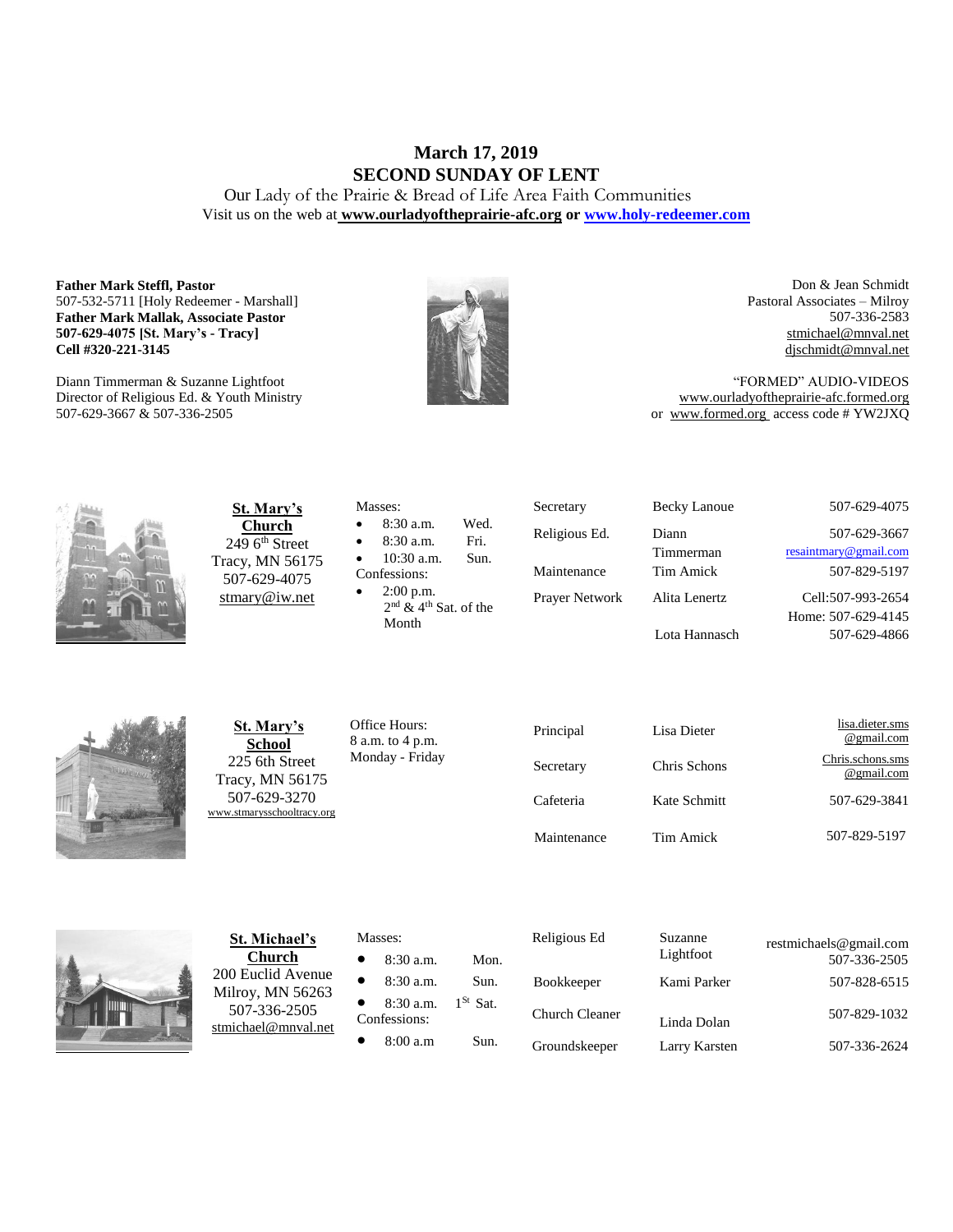#### **UP COMING AT OUR LADY OF THE PRAIRIE AREA FAITH COMMUNITY:**

| <b>Sun. Mar. 17</b> | <b>SECOND SUNDAY OF LENT</b> |                                                                          |  |  |
|---------------------|------------------------------|--------------------------------------------------------------------------|--|--|
|                     | 8:00 a.m.                    | <b>Confessions at St. Michael's in Milroy</b>                            |  |  |
|                     | $8:30$ a.m.                  | Mass at St. Michael's in Milroy                                          |  |  |
|                     |                              | $+John Schuh$                                                            |  |  |
|                     | 10:00 a.m.                   | <b>CCW Rosary at St. Mary's in Tracy</b>                                 |  |  |
|                     | $10:30$ a.m.                 | Mass at St. Mary's in Tracy                                              |  |  |
|                     |                              | +Ernie Thooft                                                            |  |  |
| <b>Mon. Mar. 18</b> | $8:30$ a.m.                  | Mass at St. Michael's in Milroy                                          |  |  |
|                     |                              | $+$ <i>Earl LaVoy</i>                                                    |  |  |
|                     |                              | Spirit Day at St. Mary's School                                          |  |  |
| Tues. Mar. 19       |                              | Healing & Deliverance Prayer Day at St. Michael's in Milroy              |  |  |
| Wed. Mar. 20        | 8:30a.m.                     | School Mass, Gr. 1 <sup>st</sup> /2nd, at St. Mary's in Tracy            |  |  |
|                     |                              | +Pearl VanDeWiele                                                        |  |  |
|                     |                              | <b>St. Michael's Religious Education in Milroy</b>                       |  |  |
|                     | 6:00-7:00 p.m.               | Gr. K-6                                                                  |  |  |
|                     | 7:15-8:30 p.m.               | Gr. 7-12                                                                 |  |  |
|                     |                              | <b>St. Mary's Religious Education in Tracy</b>                           |  |  |
|                     | $6:30-7:30$ pm.              | Gr. $K-12$                                                               |  |  |
| Thurs. Mar. 21      | $8 - N00n$                   | <b>Adoration at St. Michael's in Milroy</b>                              |  |  |
|                     | 8:30a.m.                     | <b>Mass at Country View in Walnut Grove</b>                              |  |  |
|                     |                              | +Living & Deceased Members of FCSLA                                      |  |  |
|                     | 5:30 p.m.                    | St. Mary's Administration Council Meeting at St. Mary's Rectory in Tracy |  |  |
|                     | $7:00$ p.m.                  | Education Committee Meeting at St. Mary's Rectory in Tracy               |  |  |
| Fri. Mar. 22        | 8:30a.m.                     | Mass at St. Mary's in Tracy                                              |  |  |
|                     |                              | +Sharon DeVetter                                                         |  |  |
|                     |                              | SCRIP order/pick up at St. Mary's School                                 |  |  |
| <b>Sat. Mar. 23</b> | $2:00$ p.m.                  | <b>Confessions at St. Mary's in Tracy</b>                                |  |  |
| <b>Sun. Mar. 24</b> | 8:00 a.m.                    | <b>Confessions at St. Michael's in Milroy</b>                            |  |  |
|                     | 8:30a.m.                     | Mass at St. Michael's in Milroy                                          |  |  |
|                     |                              | +Brooklyn Larsen                                                         |  |  |
|                     | 10:00 a.m.                   | <b>CCW Rosary at St. Mary's in Tracy</b>                                 |  |  |
|                     | 10:30 a.m.                   | Mass at St. Mary's in Tracy                                              |  |  |
|                     |                              | <b>Joe &amp; Rosemary VanKeulen</b>                                      |  |  |

**Baptisms:** Contact Priest to set up a date.

**Marriages:** Contact Priest at least six months in advance of proposed wedding date. **Hospitalized or ill parishioners**: Contact Priest. **New Ulm Diocese Catholic Charities:** Counseling & Adoptions toll-free 1-866-670-5163

**Pray for safety for all those serving in the military from our families and from our communities especially:** Aaron Moudry, Samantha & Lucas Karnes, Troy Sik, Joe Goodnow, Stuart Stroman, Patrick Carnahan, Brad & Andrea Bond, Travis Davis, Martin Hamsa, Cole DeBlieck, Patricia Baker, Pat Weisbrich, and Troy Baumann.

**Prayer Network prayers for healing for all the sick and other needs in the area faith community especially:** Sandy Alcorn, Don Allex, Kevin & Kim Arnold, Bob Brewers, Maia Brooks, Linda Bruns, Piyaunch "Bee" Chompsob, Scott Daggett, Loanne Johns Dale, Delmar Debbaut, Paul DeSmith, Difficult Pregnancy, Lisa Driessan, Rachel Ewertz, Gavin Fischer, Mike Foley, Kelly Garner, Phillip Goblish, Glad Henning, Emilie Hissam, Rachel Hubner, Vera James, Nick Jenniges, Joe, Lillian Johannes, Alyssa Kirk, Barb Knutson, Leonard Lanoue, Jim Larsen, Nathan Lewis, Carol Louwagie, Kristine Lunsford, Vonnie & Chuck Lutz, Beatrice Maeyaert, Ray Maeyaert, Bob McCoy, Fr. Bob Mraz, Al Rolling, Amy Sik, Someone Needs Healing, Someone Having Surgery, Ron & Evie Stadick, Lawrence Stassen, Dee Thatcher, John Thomas, Maurice VanDeWiele, Cathy Verly, Lloyd Welu, Tudy Will & for 4 special intentions. *If you know of someone who should be now removed from the sick list, please let the rectory know. Names will be left on the list for 1 month and then taken off, if you wish them put on again please contact the office we will gladly put them on again.*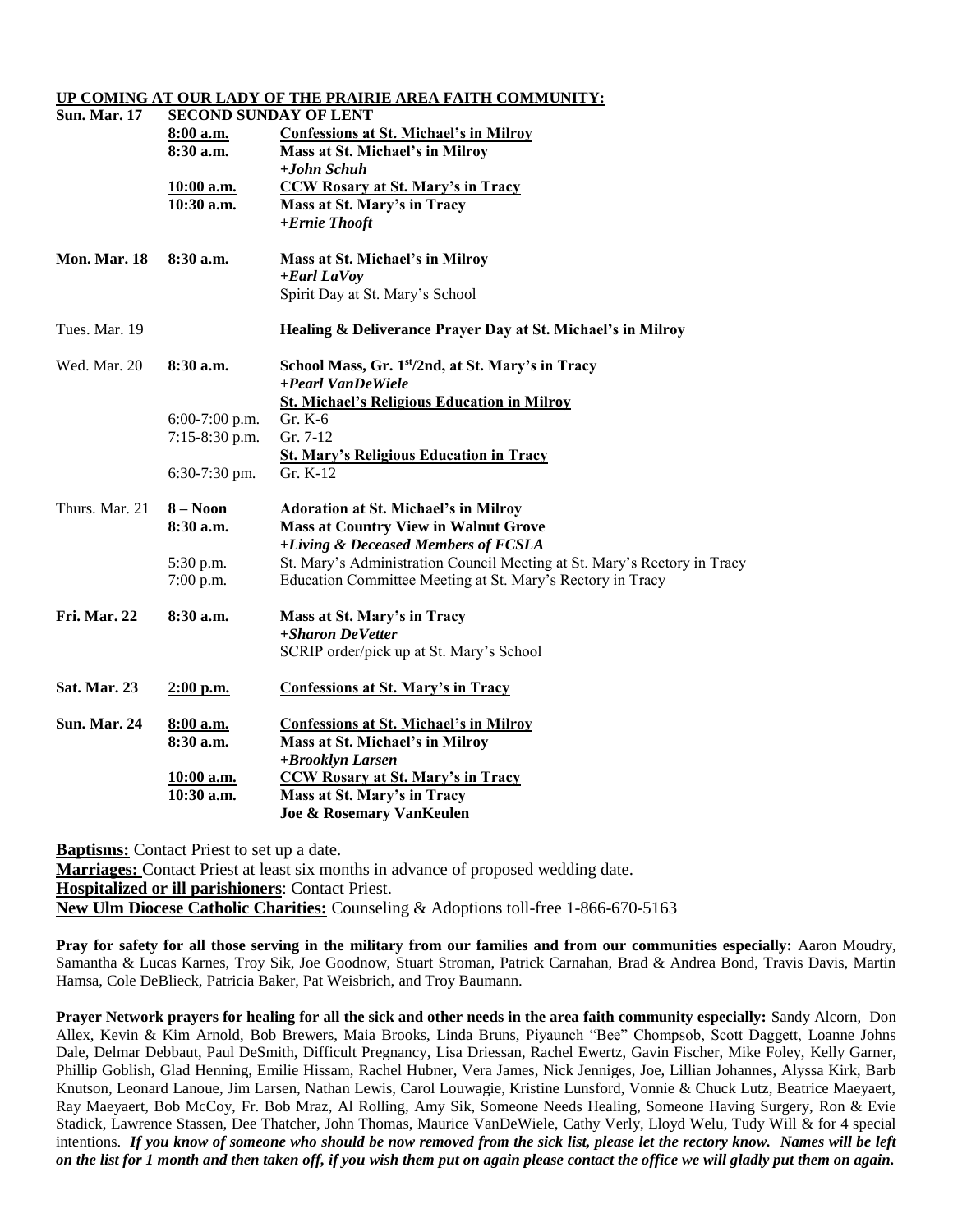

# **OUR LADY OF THE PRAIRIE FAITH COMMUNITY NEWS:**

**NOTE: PLEASE HAVE ANY ANNOUNCEMENTS FOR THE BULLETIN IN BY WEDNESDAY 10:00 A.M.** PLEASE SEND ALL **BULLETIN INFORMATION TO THE CHURCH OFFICE** - e-mail use[: stmary@iw.net](mailto:stmary@iw.net) or call the office 629-4075.

**IF YOU HAVE ANY INFORMATION FOR THE AFC WEBSITE** – E-MAIL IT TO BECKY LANOUE AT [stmary@iw.net.](mailto:stmary@iw.net)

**DID YOU MISS GETTING THE SUNDAY BULLETIN**?- Feel free to look up the website to find the Sunday Area Faith Community bulletin, the Area Faith Community monthly calendar, and other information at the OUR LADY OF THE PRAIRIE WEBSITE: [www.ourladyoftheprairie-afc.org.](http://www.ourladyoftheprairie-afc.org/)

## **CCW NEWS**

**TRACY: Next Large Function**—St. Elizabeth: Betty VanKeulen & Mary Jo Henkel **Next Small Function –** St. Elizabeth: Betty VanKeulen & Mary Jo Henkel **SHEPHERD OF THE FIELD for 2017-18: For St. Mary's in Tracy – Fr. Ron Huberty**, Church of Sts. Peter & Paul, P.O. Box 49, Ivanhoe, MN 56142-0049, Ordination Date July 15, 1990, Birthday June 2. **MILROY**: Next Funeral is Circle 1. **SHEPHERD OF THE FIELD for 2017-18: For St. Michael's in Milroy –Rev. Germain Rademacher,** Ridgeway, 720 23rd St. N. Apt. 201, New Ulm, MN 56073, Ordination Feb. 23, 1958, Birthday Dec. 4.

**"IT FELT LIKE A HONEYMOON... I couldn't wait to get home and see her at the end of the day." -** *husband who attended a Worldwide Marriage Encounter***.** Bring back the honeymoon in your marriage. The next available **Weekends** are Apr 26-28, 2019 in HUTCHINSON, MN and Nov 15-17, 2019 in OWATONNA, MN. Early registration is highly recommended. For more information visit our website at: **southmnwwme.org** or contact Miki at [applications@southmnwwme.org](mailto:wmandbethnickles@hotmail.com) or 507-227-8229.

## **COME AND ENJOY BRUNCH WITH BISHOP JOHN M. LEVOIR**

The 5th Annual Benefit for Catholic Schools – Brunch with the Bishop will be on Sunday, March 24, 2019, at 11:00 a.m. (serving will end at noon). The brunch will be held at Church of the Holy Redeemer (Roncalli Room), 503 W Lyon Street, Marshall. Bishop John M. LeVoir will assist in serving the brunch and greeting those attending. Guests will be asked for a free-will offering. Free-will donations will be allocated with 75% of the donations benefitting the diocesan endowments supporting Catholic schools and 25% to the local hosting school, Holy Redeemer. Donors will also have the opportunity to specify the allocation of any additional contributions. No reservations necessary.

**THE CATHOLIC DAUGHTERS** of the Americas local Court St. Joan of Arc #1291 is offering a \$500.00 scholarship to a 2019 graduating Catholic girl who plans to continue her formal education. She must be a member of Holy Redeemer Parish or any of the adjacent Catholic parishes that do not have a Catholic Daughter Court. Applications are available at the Holy Redeemer Parish office or from Lois Novosad, 710 N 6<sup>th</sup> St., Marshall, MN 56258. Phone: 507-532-5236. Complete forms, including letters of recommendations, must be returned to Lois Novosad no later than April 15<sup>th</sup>.

**THE LUCAN LIONS CLUB, LUCAN BOOSTER CLUB AND THE LUCAN COMMUNITY ARE HONORING LION'S CLUB MEMBER** *FIRST SGT JOSH GOCHE* on his return from combat active duty at Lucan's Annual St. Patrick's Celebration on Sunday, March 17, 2019. He and his family will first be honored guests at the Lion's Scrambled Egg & Ham Breakfast serving from 9-12:30 at the Lucan Community Center. Following the Breakfast at 1 p.m., 1st Sgt Goche will be Grand Marshall at the 33rd Annual Lucan Booster Club St. Patrick's Parade St. Patrick's Special and following the Parade there will be free Youth Activities at the Community Center for children 4+. Come one! Come ALL and join the celebration

## **40 DAYS FOR LIFE – MARCH 6 – APRIL 14, 2019**

Join in the 40 Days for Life to pray, fast, and stand for life and the end of abortion.

Where – Planned Parenthood, 451 E. Germain St. St. Cloud, MN

When – 7:00 am to 7:00 pm. Monday through Friday, with a closing rally on Saturday, April 13 from noon to 2:00 pm. at St. Augustine cafeteria. For more information contact Judy 320-453-7592 judy4life@meltel.net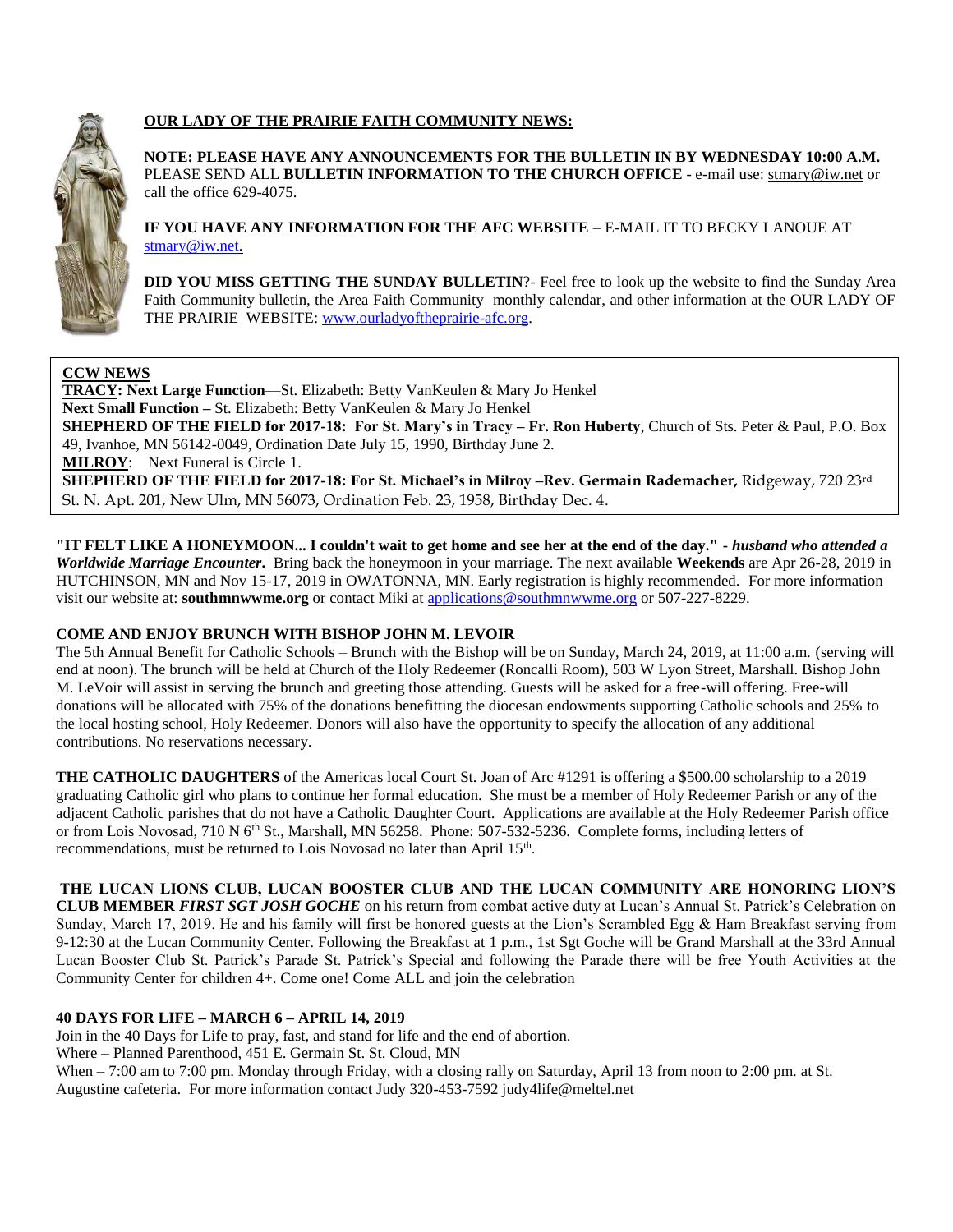# **AREA FAITH COMMUNITY RELIGIOUS EDUCATION NEWS**

**THE BANQUET, 7TH-12TH GRADERS:** Please consider joining us at the Banquet in Sioux Falls on March 20th. If you are interested in going, please contact Suzanne/Diann, or sign up in the back of church ASAP. A permission form will be needed if you plan to attend. There will be regular Faith Formation class for the students that do not attend. We are also seeking monetary donations for this meal that we will be serving. If you are interested in donating, you can pick up an envelope in the back of church marked "The Banquet". Please mark your name on your donation.

**STATIONS OF THE CROSS – ST. MICHAEL'S:** Religious Ed students will be hosting Stations of the Cross every Wednesday night during Lent. Please join the students! Stations will take place in the church starting at 6:50.

1<sup>ST</sup> COMMUNION STUDENTS/FAMILIES: Mark your calendars for the 1<sup>st</sup> Communion Retreat on April 13<sup>th</sup> tentatively from 1:30-4:00pm. Please work on your packets that will need to be turned in at the retreat. If you haven't gotten Baptismal information in, please get that turned in ASAP.

**CATHOLIC HEART WORK CAMP** will be selling World's Finest Chocolate in Milroy on March 17<sup>th</sup>. **CATHOLIC HEART WORK CAMP:** There will be a paperwork meeting for all students attending CHWC on Sunday, March  $24<sup>th</sup>$  @ 4 pm. in the computer lab at St. Mary's School. A Parent must attend to complete this paperwork. An additional email will be sent to all CHWC students with information.

RECONCILIATION: Wednesday, April 3<sup>rd</sup> St. Mary's and St. Michael's students grades 2<sup>nd</sup>-12<sup>th</sup> are joining together for reconciliation. This will be at St. Mary's from 6-8 pm. There will be 3 Priests here to celebrate the sacrament. Feel free to join us for prayer, adoration and confession. There will still be classes for K-1 at St. Michael's and St. Mary's. Please contact us with any questions.

**CONFIRMATION STUDENTS:** Please keep working on your Mass notes. You can turn them in at Mass in Milroy or to your teacher on Wednesday nights.



## **Monday, March 18th**

Spirt Day  $\sim$  wear your St. Mary's clothing. Junior Achievement, grades 5&6, 10:00-11:00.

#### **Tuesday, March 19th**

Junior Achievement, grades 5&6, 10:00-11:00. Kindergarten goes to Prairie View Senior Living, 10:00-10:45. Band Lessons today.

#### **Wednesday, March 20th**

Mass, 8:30, prepared by grades  $1&2$ . Please wear appropriate clothing for mass, grades K-6. Kindergarten Round-Up, 9:30 – 11:00. Junior Achievement, grades 5&6, 10:00-11:00

#### **Thursday, March 21st**

Junior Achievement, grades 5&6, 10:00-11:00. Mrs. LaVoy and the "Passing Game" @ 1:30, all students. Band Lessons. Education Committee Meeting, 7:00 p.m.

#### **Friday, March 22nd**

Preschool "Donuts for Dads", 9:00-10:00. Junior Achievement, grades 5&6, 10:00-11:00. Stations of the Cross, 2:00.

**ALUMINUM CANS FOR THE TECHNOLOGY FUND** for St. Mary's School can be dropped off in the wagon behind St. Mary's Church.

**ST. MARY'S SCHOOL WEEKLY CALENDAR RAFFLE WINNERS:** Mar. 8 \$100 – Dale Johnson III.; Mar. 15 \$100 – Nancy Hewitt.

**WOULD YOU LIKE TO SPONSOR A STUDENT'S TUITION?** Tuition at St. Mary's school is only \$1,875.00 a year for one child, or about \$200 a month. What a great investment in the future! Contact the school or parish office if you would like to help. Thank you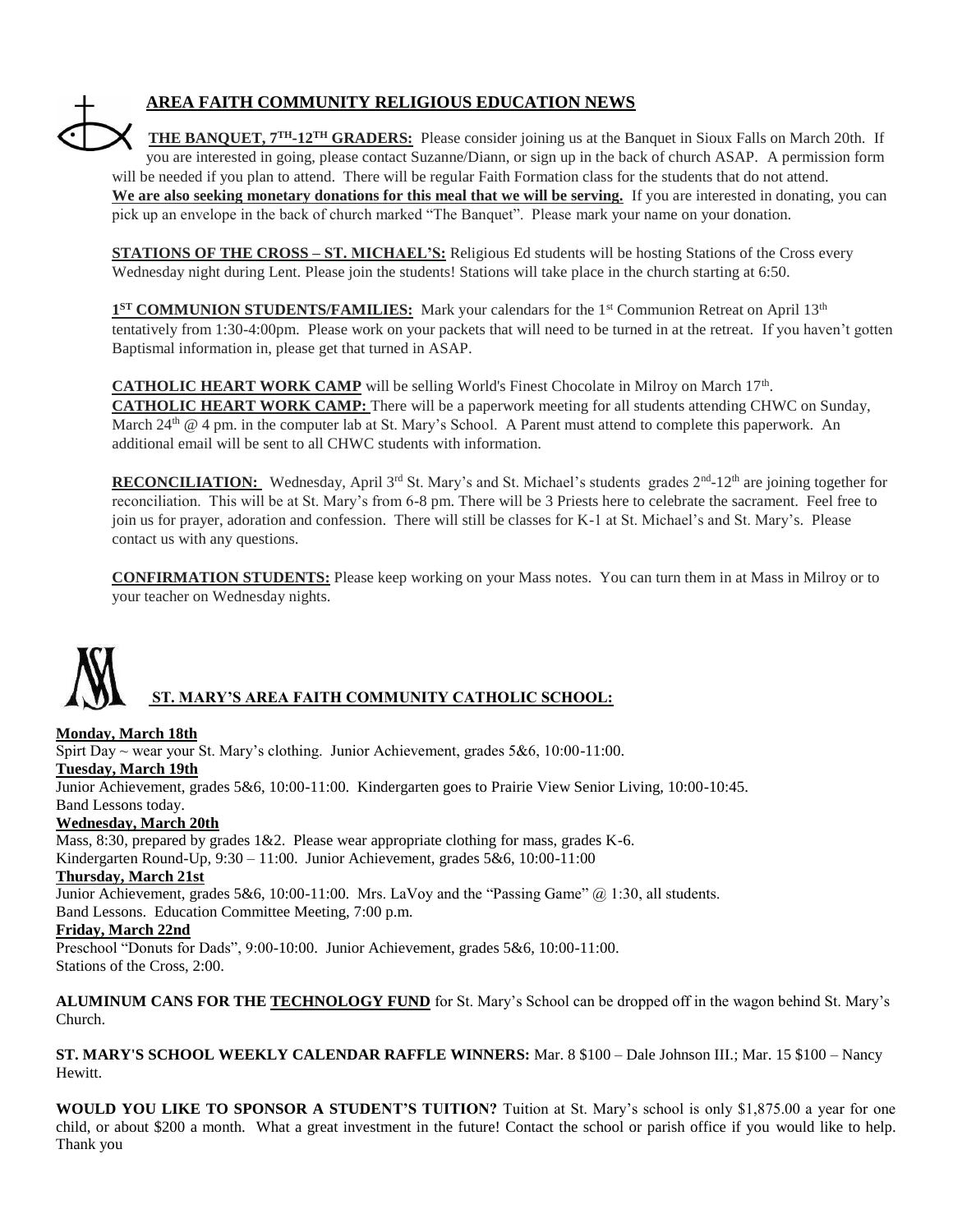

# **NEWS FROM ST. MARY'S IN TRACY**

**LOCKING THE CHURCH**: St. Mary's basement will be locked at about 2:30 p.m. and the upper church about 6 p.m. If you need to get a pie see Jan LaVoy or one of the staff to let you in. If you need to get inside for meetings or other needs, contact Keith Schons 507-629-4289 or Jan LaVoy 507-829-2755 to get the doors opened for you.

**IF YOU ARE UNABLE TO ATTEND CHURCH**, and live in Tracy, you may receive communion weekly. Please contact Jeanine Vandendriessche @ 507- 212- 2018 for information.

**STATIONS OF THE CROSS, at St. Mary's in Tracy, are held on Fridays, at 2:00 p.m. Everyone is invited to attend.** 

# **MONTH THREE - DEVELOPING BABY**

"I grabbed my hand!" The baby can now squint, swallow and move his tongue. He sleeps and awakens. Fingernails and toenails form and he now has his own unique set of fingerprints. Sensitive to touch, he will tightly grasp an object placed in the palm of his hand. He breathes amniotic fluid to help develop and strengthen the respiratory system, but he gets the oxygen he needs through the umbilical cord. The baby you are praying for weighs one ounce and is about 3 inches in length.

Denise Weedman -Reverence Life Commission.

# **Remember that Prayer Shawls are available in the back of Church.**

**TRACY AREA GARDENS AND QUILTS TOUR AND RAFFLE COMMITTEE** has set the date for July 10, 2019 with a July 11 rain date. Please mark your calendars! Plans are being made to tour in the Lake Shetek/Garvin area. Anyone knowing of places for hosting or anyone offering quilts for display please contact Jolynn Johns, Elise Lanoue or any of the other committee members. Thank you to Becky Averill for remaining on the committee for this event and welcome aboard to Rose Goltz and Fr. Mark Mallak for joining this directional committee. We will need many, many other willing hands to make this event a success. Please feel free to offer assistance if there is something you would like to help us with or please be willing to accept an invitation to service when the time comes. Thank you to Kim Roggatz for continuing to man the facebook page, to Denise Weedman for offering clerical service and Jan LaVoy for offering to help where needed.

**MISSION OF LOVE PROJECT 19TH YEAR**, look whatever \$2.00 donated can do. Provide corn, beans, rice to feed a FAMILY for a week at our Diocesan Mission at San Lucas Toliman in Guatamala. Also provide some school supplies. Imagine what \$10, \$20, \$30, \$40, \$50 or more can do. 100% goes to the mission and tax deductible. Make checks MISSION OF LOVE, put in envelope with your NAME and drop in collection at St. Mary's Parish or school office or give to Alita Lenertz. Your name goes on each card and sent to the mission. What a great Lenten alms given, also memorials for loved ones. Please be generous, note poster as you enter church You may contact Alita Lenertz, 507-629-4145 or 507-993-2654. Thank you!

## **ST. MARYS ROAST BEEF & PORK DINNER Sunday, March 31 serving from 11-1. Dine In, Take Out or Delivery in Tracy city limits by calling 629-3841. Join in the Raffle and Silent Auction during the event!**

ST. MARY'S members please contact Keith Schons 629-4289 if you would like to donate toward the meat or place your donation in a well marked envelope in the collection. Your guild chairman will be calling with necessary jobs for the dinner as well as pie donations. Contact Gwen Johnson 507 829-9321 if you have a specific position you would like to work. If you have items to donate to the Silent Auction, please leave in the parish office Mon-Fri 8-12 or call Jan LaVoy 507 829-2755. Items that are in for your bidding at the dinner include:

- Great Plains Zoo in Sioux Falls 2 Adult & 2 children passes
- Prairie's Edge Casino & Resort at Granite Falls 1 night stay & \$25 buffet at Firefly Lounge
- SMSU Mustang bobble head & 3 Let's Ride Mustang T-shirts
- Grand Falls Casino & Golf Resort 1 night stay and lunch buffet for 2
- Children's Museum of Southern MN a one day family pass
- Sioux Falls Stampede 4 tickets for a seasonal game
- Minnesota Zoo 2 admission tickets
- Old Log House Theater 2 tickets
- SDSU Jacks vs Delaware football game Sat. Sept 7 2 tickets
- St. Mary's Prizes—Front Row seating at the SMS Christmas program, 1 year Prime parking spot, Prime 2019 Box Car Day parade spot.
- Many more to come!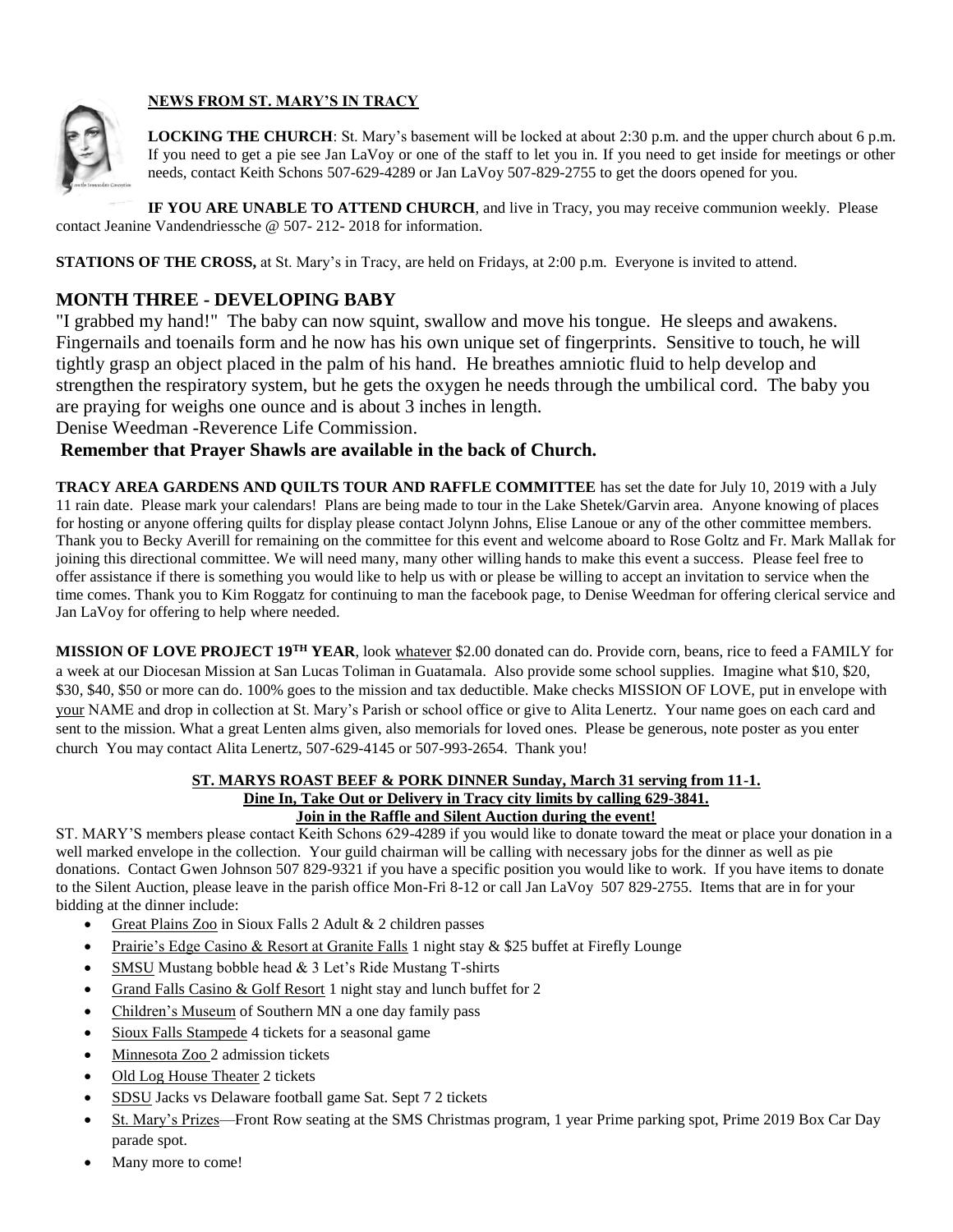**COFFEE IS ALWAYS AVAILABLE,** ground & whole beans, \$10/bag. Contact Alita Lenertz, 507-629-4145.

**OUR GIFTS TO GOD: Mar. 10, 2019**

**Adult:** \$5,219.00 **Youth**: \$1.00 **Loose Plate:** \$131.00 **Total for week**: \$5,351.00 **Total needed/week**: **\$,3923.07**

**Liturgical Ministers for Sunday, Mar. 24, 2019 at 10:30 a.m. Gifts:** Clara & Elizabeth Buyck & Family **Lector:** Molly Peterson **Cantor:** Jen LaVoy **Eucharistic Ministers:** Lisa Schaar – Just 1 (NO PRECIOUS BLOOD) **Servers:** Sarita Canto, Noah Knakmuhs, Lauren Knakmuhs **Ushers:** Dan Brewers, Dave Vandendriessche, Mitchell Benson, Rod Benson **Money Counters Mar. 11, 2019** – Pat Hansen & Kathy Swift **Prairie View Nursing Home Communions: Mar. 27 – Fr. Mark, Apr. 3 – Dick, Apr. 10 – Linda**



# **NEWS FROM ST. MICHAEL'S IN MILROY**

**ADORATION** is held at St. Michael's Every Thursday from 8:00 – Noon in the CHAPEL at the Rectory. Everyone is encouraged to come spend some time with Jesus. If not an hour – just come for a short visit. **HE LONGS TO SEE US!**

**STATIONS OF THE CROSS,** at St. Michael's in Milroy, are held on Wednesdays, at 6:50 p.m.. Everyone is

invited to attend.

**BABY SHOWER** for Chloe Dolan (wife of Isaac Dolan) Sunday, March 24th at 11:00 AM. St. Michael's Church -" It's a Boy" Everyone welcome!

**THE MILROY BLOOD MOBILE** will be Thursday, March 28 from 2 – 7pm at the Milroy School. Call Carole Snyder at 507–336-2436 or 507-828-9676 to make an appointment or be a walk-in. There is a great need for blood donations so even if you haven't given before, please consider it now.

**SUNDAY. MARCH 17TH. COFFEE AND ROLLS AT ST. MICHAEL'S FOLLOWING 8:30 MASS.**

Proceeds to be used for the Needy. This year we will have the proceeds go towards "The Banquet" in Sioux Falls. Everyone Welcome.

**ST. MICHAEL'S CHURCH CLEANING** dates are Friday April 5th 6:00 – 8:00 PM (hoping Men come also to clean the high places) and Saturday, April 6th. from 8:00 – 10:00 AM.. If these dates don't work for you please come during the week prior and the work sheets will be on the counter in the basement. Just mark off what jobs were completed. Thanks. Hope to see everyone there. (Many hands make light work)

## **Stewardship Report for Mar. 10, 2019 – NO CONTRIBUTIONS - NO MASS - WEATHER Total needed/week: \$1,500.00**

**Liturgical Ministers for Sunday, Mar. 24 at 8:30 a.m. Gifts:** Lucas Walling Family **Organist:** Carole Snyder **Cantor:** Neil Dolan **Lector:** Neil Dolan **EHMC:** Linda Dolan, Anthony Dolan **Servers:** Andrew LaVoy, Sydney LaVoy, Brianna Duscher **Ushers:** Ron Schmidt, Jacob Welu, Cory Schmidt, Andy Schmidt **Money Counters:** Melvin & Bev Welu, Ron Schmidt